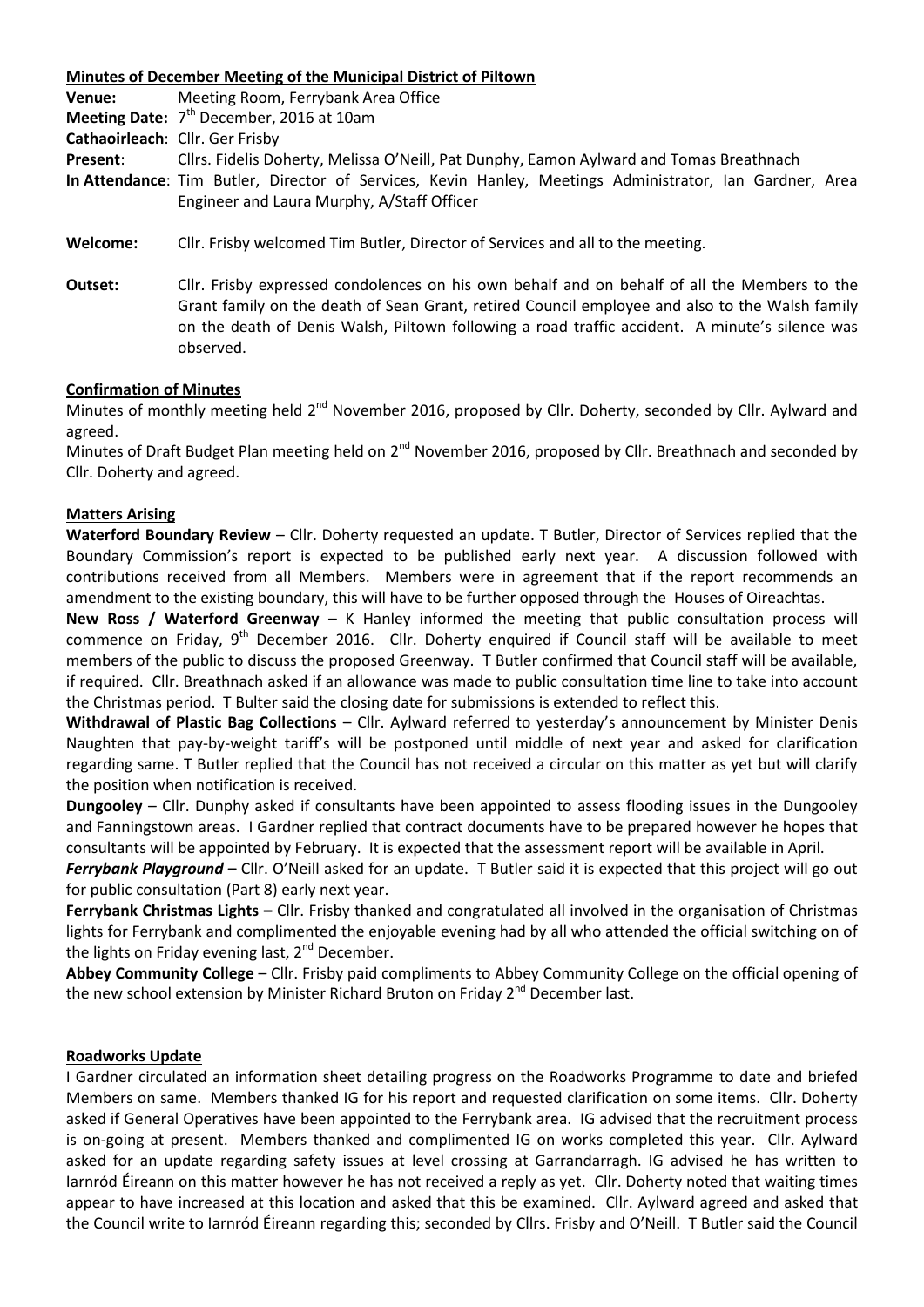will write to IE/CIE to ask for a single point of contact to raise issues relating to County Kilkenny. Cllr. Breathnach put forward that a schedule of organisations should be put together and a mechanism established to meet each agency on a yearly basis. This was seconded by Cllr. Dunphy.

Cllr. Breathnach made reference to additional funding of €30k that will be received in 2017 for maintenance of amenities; he asked that Members meet to discuss the utilization of these funds. IG noted that Claire Goodwin, Parks Sections did a report outlining some options for the approach roads to Waterford. Cllr. O'Neill reminded Members of her motion to full Council requesting 15% of funds allocated to Kilkenny under Parks and Open Spaces Maintenance be re-directed to the Municipal District of Piltown and called on all Members to support the motion.

#### **Speed Limit Review Update**

K Hanley circulated an update to Members on the Speed Limit Review.

## **N25 New Ross Bypass Update**

K Hanley circulated a report to Members detailing current progress on the N25 New Ross Bypass Bridge project.

## **Bye-Laws Prohibiting the Consumption of Intoxicating Liquor**

T Butler informed Members that a proposal to re-enact the 2013 Kilkenny County Council Bye-Laws will come before the full Council meeting in December however he noted there are no changes to the bye-laws prohibiting the consumption of intoxication liquor to the Municipal District of Piltown.

## **Nomination for the Naming and Commemorative Memorial Assessment Committee**

K Hanley invited nominations for the Naming and Commemorative Memorial Assessment Committee. Cllr. Doherty proposed herself and was seconded by Cllr. Dunphy. Cllr. O'Neill was proposed by Cllr. Aylward and was seconded by Cllr. Frisby. A vote of Members was taken which resulted in three votes for each nominee. Cllr. Frisby as Cathaoirleach had the casting vote and he voted in favour of Cllr. O'Neill. Cllr. O'Neill was therefore selected as MPD's nomination on the Naming and Commemorative Memorial Assessment Committee.

Later, Cllr. O'Neill requested that the Naming and Commemorative Memorial Assessment Committee prioritize the naming of the N25 New Ross Bypass Bridge. K Hanley advised that the committee will be meeting in March.

#### **Request for Deputation from Owning National School for next meeting**

K Hanley told members that a request for reception of deputation at a Municipal District of Piltown Meeting was received from Owning National School who wish to make a submission on traffic management and road markings in Owning village. It was agreed to accept the deputation. Members discussed issues relating to speed, road linings, ramps, public lighting and safety concerns at Owning village. IG recommended that a speed survey be carried out to identify specific issues at this location. It was noted that currently there are a number of speed surveys due to be completed. Cllr. Breathnach suggested that priority be given to surveys near educational facilities. Cllr. Frisby asked if these surveys could be contacted out. IG replied that he will look into this.

# **CLÁR Funding**

T Butler told members that the Council received c. €220k from CLÁR to carry out safety works to Schools/Community facilities in County Kilkenny, including three locations in the MDP. He explained that this additional funding will allow for existing monies to be used elsewhere.

#### **Any Other Business**

- **a) Access Bridge into Parkstown, Glenmore –** Cllr. Doherty asked if the Council would consider carrying out improvement works to this bridge. IG replied he looked at this bridge and recommended that works could be considered under a CIR scheme.
- **b) Speeding through Village of Owning –** this item was discussed under 'Request for Deputation' above.
- **c) Listerlin (Mullinarrigle) Dangerous Junction –** Cllr. Doherty asked if anything can be done to increase safety at this junction. IG replied that they had previously tried to carry out significant junction improvement works at this location but were unable to acquire the land necessary for the work. IG said that he will look at improving road markings and signage at this location.